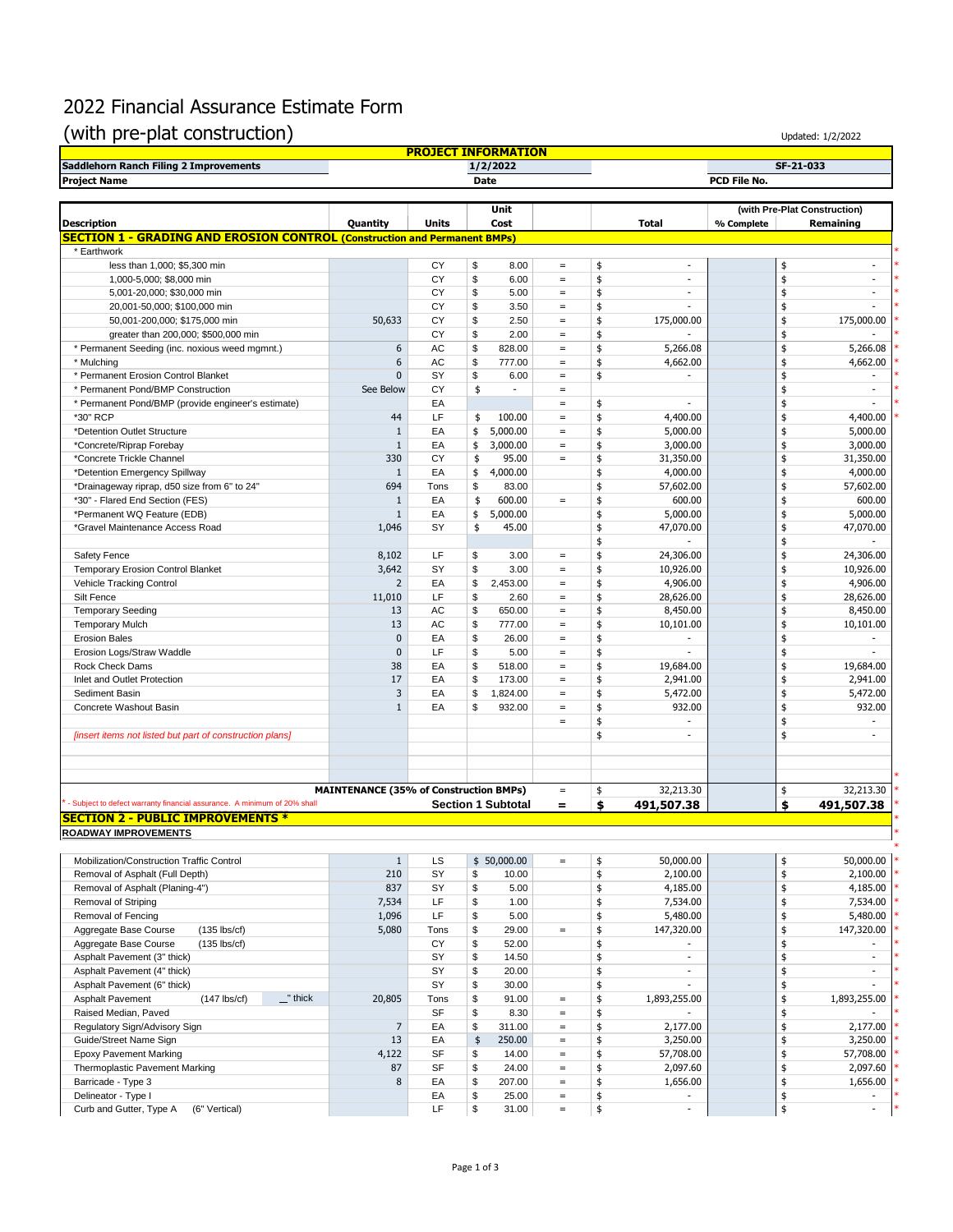|                                                                                               |                |             | <b>PROJECT INFORMATION</b>       |                               |              |                          |                              |               |                                                      |  |  |  |
|-----------------------------------------------------------------------------------------------|----------------|-------------|----------------------------------|-------------------------------|--------------|--------------------------|------------------------------|---------------|------------------------------------------------------|--|--|--|
| Saddlehorn Ranch Filing 2 Improvements                                                        |                |             | 1/2/2022                         |                               |              | SF-21-033                |                              |               |                                                      |  |  |  |
| <b>Project Name</b>                                                                           |                |             | Date                             |                               | PCD File No. |                          |                              |               |                                                      |  |  |  |
|                                                                                               |                |             |                                  |                               |              |                          | (with Pre-Plat Construction) |               |                                                      |  |  |  |
|                                                                                               |                |             | Unit                             |                               |              |                          | % Complete                   |               |                                                      |  |  |  |
| <b>Description</b>                                                                            | Quantity       | Units<br>LF | Cost                             |                               |              | <b>Total</b><br>$\sim$   |                              |               | Remaining<br>$\sim$                                  |  |  |  |
| Curb and Gutter, Type B<br>(Median)<br>Curb and Gutter, Type C                                |                | LF          | \$<br>31.00<br>31.00             | $\equiv$<br>$\qquad \qquad =$ | \$           | $\sim$                   |                              | \$<br>\$      | ÷.                                                   |  |  |  |
| (Ramp)<br>4" Sidewalk (common areas only)                                                     |                | SY          | \$<br>\$<br>50.00                | $\qquad \qquad =$             | \$<br>\$     | $\overline{\phantom{a}}$ |                              | \$            | $\overline{\phantom{a}}$                             |  |  |  |
| 5" Sidewalk                                                                                   |                | SY          | \$<br>62.00                      | $\qquad \qquad =$             | \$           | $\overline{\phantom{a}}$ |                              | \$            | $\overline{\phantom{a}}$                             |  |  |  |
| 6" Sidewalk                                                                                   |                | SY          | \$<br>75.00                      | $\qquad \qquad =$             | \$           | $\sim$                   |                              | \$            | $\overline{\phantom{a}}$                             |  |  |  |
| 8" Sidewalk                                                                                   |                | SY          | \$<br>99.00                      |                               | \$           | $\sim$                   |                              | \$            | $\sim$                                               |  |  |  |
| Pedestrian Ramp                                                                               |                | EA          | \$<br>1,190.00                   | $\qquad \qquad =$             | \$           | $\sim$                   |                              | \$            | $\sim$                                               |  |  |  |
| Cross Pan, local (8" thick, 6' wide to include return)                                        |                | LF          | \$<br>63.00                      | $\qquad \qquad =$             | \$           | $\sim$                   |                              | \$            | $\sim$                                               |  |  |  |
| Cross Pan, collector (9" thick, 8' wide to include return)                                    |                | LF          | \$<br>95.00                      |                               | \$           | $\sim$                   |                              | \$            | $\sim$                                               |  |  |  |
| Curb Chase                                                                                    |                | EA          | \$<br>1,532.00                   | $\qquad \qquad =$             | \$           | $\sim$                   |                              | \$            | $\sim$                                               |  |  |  |
| Guardrail Type 3 (W-Beam)                                                                     |                | LF          | \$<br>51.00                      | $\qquad \qquad =$             | \$           | $\sim$                   |                              | \$            | $\sim$                                               |  |  |  |
| Guardrail Type 7 (Concrete)                                                                   |                | LF          | \$<br>75.00                      | $=$                           | \$           | $\sim$                   |                              | \$            | $\sim$                                               |  |  |  |
| Guardrail Impact Attenuator                                                                   |                | EA          | \$<br>3,899.00                   | $\qquad \qquad =$             | \$           | $\sim$                   |                              | \$            | $\sim$                                               |  |  |  |
| Sound Barrier Fence (CMU block, 6' high)                                                      |                | LF          | \$<br>81.00                      |                               | \$           | $\sim$                   |                              | \$            | $\sim$                                               |  |  |  |
| Sound Barrier Fence (panels, 6' high)                                                         |                | LF          | \$<br>83.00                      | $\qquad \qquad =$             | \$           | $\sim$                   |                              | \$            | $\overline{\phantom{a}}$                             |  |  |  |
| <b>Electrical Conduit,</b><br>$Size =$                                                        |                | LF          | \$<br>17.00                      | $\qquad \qquad =$             | \$           | $\sim$                   |                              | \$            | $\overline{\phantom{a}}$                             |  |  |  |
| Traffic Signal, complete intersection                                                         |                | EA          | \$<br>439,875                    | $=$                           | \$           | $\sim$                   |                              | \$            | $\sim$                                               |  |  |  |
| Traffic Signal, complete intersection                                                         |                | EA          | \$<br>439,875                    | $\qquad \qquad =$             | \$           | $\sim$                   |                              | \$            | $\sim$                                               |  |  |  |
| [insert items not listed but part of construction plans]                                      |                |             |                                  | $\qquad \qquad =$             | \$           | $\sim$                   |                              | \$            | $\sim$                                               |  |  |  |
| <b>STORM DRAIN IMPROVEMENTS</b>                                                               |                |             |                                  |                               |              |                          |                              |               |                                                      |  |  |  |
| Concrete Box Culvert (M Standard), Size ( W x H )                                             |                | LF          |                                  | $\qquad \qquad =$             | \$           | $\sim$                   |                              | \$            | $\sim$                                               |  |  |  |
| 18" Reinforced Concrete Pipe                                                                  | 223            | LF          | \$<br>67.00                      | $\qquad \qquad =$             | \$           | 14,941.00                |                              | \$            | 14,941.00                                            |  |  |  |
| 24" Reinforced Concrete Pipe                                                                  | 123            | LF          | \$<br>81.00                      | $\qquad \qquad =$             | \$           | 9,963.00                 |                              | \$            | 9,963.00                                             |  |  |  |
| 19" x 30" Horizontal Elliptical Reinforced Concrete Pipe                                      | 68             | LF<br>LF    | \$<br>100.00                     | $\qquad \qquad =$             | \$           | 6,800.00                 |                              | \$<br>\$      | 6,800.00                                             |  |  |  |
| 54" Corrugated Steel Pipe<br>32" CMP                                                          | 16             | LF          | \$<br>269.00<br>\$               | $\equiv$<br>$\equiv$          | \$           |                          |                              |               |                                                      |  |  |  |
|                                                                                               |                | LF          | 120.00<br>\$<br>290.00           | $\equiv$                      | \$<br>\$     | 1,920.00                 |                              | \$<br>\$      | 1,920.00                                             |  |  |  |
| 60" Corrugated Steel Pipe<br>66" Corrugated Steel Pipe                                        |                | LF          | \$<br>352.00                     | $\qquad \qquad =$             | \$           | ÷.                       |                              | \$            | $\blacksquare$                                       |  |  |  |
| 72" Corrugated Steel Pipe                                                                     |                | LF          | \$<br>414.00                     | $=$                           | \$           | ÷.                       |                              | \$            | ÷                                                    |  |  |  |
| 18" - Flared End Section (FES)                                                                | 6              | EA          | \$<br>402.00                     |                               | \$           | 2,412.00                 |                              | \$            | 2,412.00                                             |  |  |  |
| 18" - Flared End Section (FES)                                                                | 8              | EA          | \$<br>402.00                     |                               | \$           | 3,216.00                 |                              | \$            | 3,216.00                                             |  |  |  |
| 24" - Flared End Section (FES)                                                                | $\overline{4}$ | EA          | \$<br>486.00                     |                               | \$           | 1,944.00                 |                              | \$            | 1,944.00                                             |  |  |  |
| 19" x 30" - Flared End Section (FES)                                                          | $\overline{2}$ | EA          | \$<br>600.00                     |                               | \$           | 1,200.00                 |                              | \$            | 1,200.00                                             |  |  |  |
| 30" - Flared End Section (FES)                                                                | $\overline{2}$ | EA          | \$<br>600.00                     |                               | \$           | 1,200.00                 |                              | \$            | 1,200.00                                             |  |  |  |
| 32" Flared End Section (FES)                                                                  | 1              | EA          | \$<br>650.00                     | $\qquad \qquad =$             | \$           | 650.00                   |                              | \$            | 650.00                                               |  |  |  |
| Flared End Section (FES) CSP Size =                                                           |                |             |                                  | $\qquad \qquad =$             | \$           |                          |                              | \$            |                                                      |  |  |  |
| $(unit cost = 6x pipe unit cost)$                                                             |                | EA          |                                  |                               |              |                          |                              |               |                                                      |  |  |  |
| End Treatment- Headwall                                                                       |                | EA          |                                  | $\qquad \qquad =$             | \$           |                          |                              | \$            | $\sim$                                               |  |  |  |
| End Treatment- Wingwall                                                                       |                | EA          |                                  | $\qquad \qquad =$             | \$           | $\sim$                   |                              | \$            | $\overline{\phantom{a}}$                             |  |  |  |
| End Treatment - Cutoff Wall                                                                   |                | EA<br>EA    |                                  | $=$<br>$=$                    | \$           | $\sim$<br>$\sim$         |                              | \$            | $\overline{\phantom{a}}$<br>$\overline{\phantom{a}}$ |  |  |  |
| Depth $< 5'$<br>Curb Inlet (Type R) L=5',<br>$5' \leq$ Depth < 10'                            |                | EA          | \$<br>5,736.00<br>\$<br>7,440.00 | $\qquad \qquad =$             | \$<br>\$     | $\sim$                   |                              | \$<br>\$      | $\sim$                                               |  |  |  |
| Curb Inlet (Type R) L=5',<br>$10' \leq$ Depth < 15'                                           |                | EA          | \$<br>8,637.00                   | $\qquad \qquad =$             | \$           | $\sim$                   |                              | \$            | $\sim$                                               |  |  |  |
| Curb Inlet (Type R) L =5',<br>Curb Inlet (Type R) $L = 10'$ ,<br>Depth $< 5'$                 |                | EA          | \$<br>7,894.00                   | $\qquad \qquad =$             | \$           | $\sim$                   |                              | \$            | $\sim$                                               |  |  |  |
| $5' \le$ Depth < 10'<br>Curb Inlet (Type R) L =10',                                           |                | EA          | \$<br>8,136.00                   | $\qquad \qquad =$             | \$           |                          |                              | ፋ             |                                                      |  |  |  |
| Curb Inlet (Type R) $L = 10'$ , $10' \leq Depth < 15'$                                        |                | EA          | \$10,185.00                      | $\qquad \qquad =$             | \$           | $\sim$                   |                              | \$            | $\sim$                                               |  |  |  |
| Curb Inlet (Type R) L =15',<br>Depth $< 5'$                                                   |                | EA          | \$10,265.00                      | $\qquad \qquad =$             | \$           | $\sim$                   |                              | \$            | $\overline{\phantom{a}}$                             |  |  |  |
| Curb Inlet (Type R) L =15',<br>$5' \leq$ Depth < 10'                                          |                | EA          | \$11,005.00                      | $\qquad \qquad =$             | \$           | $\overline{\phantom{a}}$ |                              | \$            | $\overline{\phantom{a}}$                             |  |  |  |
| Curb Inlet (Type R) L =15',<br>$10' \leq$ Depth < $15'$                                       |                | EA          | \$12,034.00                      | $\qquad \qquad =$             | \$           | $\overline{\phantom{a}}$ |                              | \$            | $\sim$                                               |  |  |  |
| Curb Inlet (Type R) L = 20',<br>Depth $< 5'$                                                  |                | EA          | \$10,940.00                      | $\equiv$                      | \$           | ÷.                       |                              | \$            | $\sim$                                               |  |  |  |
| $5' \leq$ Depth < 10'<br>Curb Inlet (Type R) L = 20',                                         |                | EA          | \$12,075.00                      | $\qquad \qquad =$             | \$           | $\overline{\phantom{a}}$ |                              | \$            | $\sim$                                               |  |  |  |
| Grated Inlet (Type C),<br>Depth $< 5'$                                                        |                | EA          | \$<br>4,802.00                   | $\qquad \qquad =$             | \$           | $\overline{\phantom{a}}$ |                              | \$            | $\overline{\phantom{a}}$                             |  |  |  |
| Grated Inlet (Type D),<br>Depth $< 5'$                                                        |                | EA          | \$<br>5,932.00                   | $\qquad \qquad =$             | \$           | $\overline{\phantom{a}}$ |                              | \$            | $\overline{\phantom{a}}$                             |  |  |  |
| Storm Sewer Manhole, Box Base                                                                 |                | EA          | \$12,034.00                      | $\qquad \qquad =$             | \$           | $\overline{\phantom{a}}$ |                              | \$            | $\overline{\phantom{a}}$                             |  |  |  |
| Storm Sewer Manhole, Slab Base                                                                |                | EA          | \$<br>6,619.00                   | $\qquad \qquad =$             | \$           | $\overline{\phantom{a}}$ |                              | \$            | $\overline{\phantom{a}}$                             |  |  |  |
|                                                                                               |                |             |                                  |                               |              |                          |                              |               |                                                      |  |  |  |
| Geotextile (Erosion Control)                                                                  |                | SY          | \$<br>6.20                       | $=$                           | \$           | $\overline{\phantom{a}}$ |                              | \$            | $\overline{\phantom{a}}$                             |  |  |  |
| Rip Rap, d50 size from 6" to 24"                                                              | 476            | Tons        | \$<br>83.00                      | $\qquad \qquad =$             | \$           | 39,508.00                |                              | \$            | 39,508.00                                            |  |  |  |
| Rip Rap, Grouted                                                                              |                | Tons        | \$<br>98.00                      | $\qquad \qquad =$             | \$           | ÷.                       |                              | \$            | $\sim$                                               |  |  |  |
| Drainage Channel Lining, Concrete                                                             |                | СY          | \$<br>590.00                     | $\equiv$                      | \$           | ÷.                       |                              | \$            | $\sim$                                               |  |  |  |
| Drainage Channel Lining, Rip Rap                                                              |                | СY          | \$<br>116.00                     | $\qquad \qquad =$             | \$           | $\sim$                   |                              | \$            | $\sim$                                               |  |  |  |
| Drainage Channel Lining, Grass                                                                |                | AC          |                                  | $=$                           | \$           | $\sim$                   |                              | \$            | $\sim$                                               |  |  |  |
| Drainage Channel Lining, Other Stabilization                                                  |                |             |                                  | $\qquad \qquad =$             | \$           | $\sim$                   |                              | \$            |                                                      |  |  |  |
|                                                                                               |                |             |                                  | $=$                           | \$           | $\sim$                   |                              | \$            |                                                      |  |  |  |
| [insert items not listed but part of construction plans]                                      |                |             |                                  | $\qquad \qquad =$             | \$           |                          |                              | \$            |                                                      |  |  |  |
| - Subject to defect warranty financial assurance. A minimum of 20% shall                      |                |             | <b>Section 2 Subtotal</b>        | =                             | \$           | 2,266,816.60             |                              | \$            | 2,266,816.60                                         |  |  |  |
| SECTION 3 - COMMON DEVELOPMENT IMPROVEMENTS (Private or District and NOT Maintained by EPC)** |                |             |                                  |                               |              |                          |                              |               |                                                      |  |  |  |
| ROADWAY IMPROVEMENTS                                                                          |                |             |                                  |                               |              |                          |                              |               |                                                      |  |  |  |
|                                                                                               |                |             |                                  |                               |              |                          |                              |               |                                                      |  |  |  |
|                                                                                               |                |             |                                  | $\qquad \qquad =$             | \$           |                          |                              | $\frac{1}{2}$ |                                                      |  |  |  |

 $=$   $\begin{array}{ccc} \vert \ \ \, \mathsf{s} \end{array}$  -  $\begin{array}{ccc} \vert \ \ \ \ \ \ \, \cdot \end{array}$